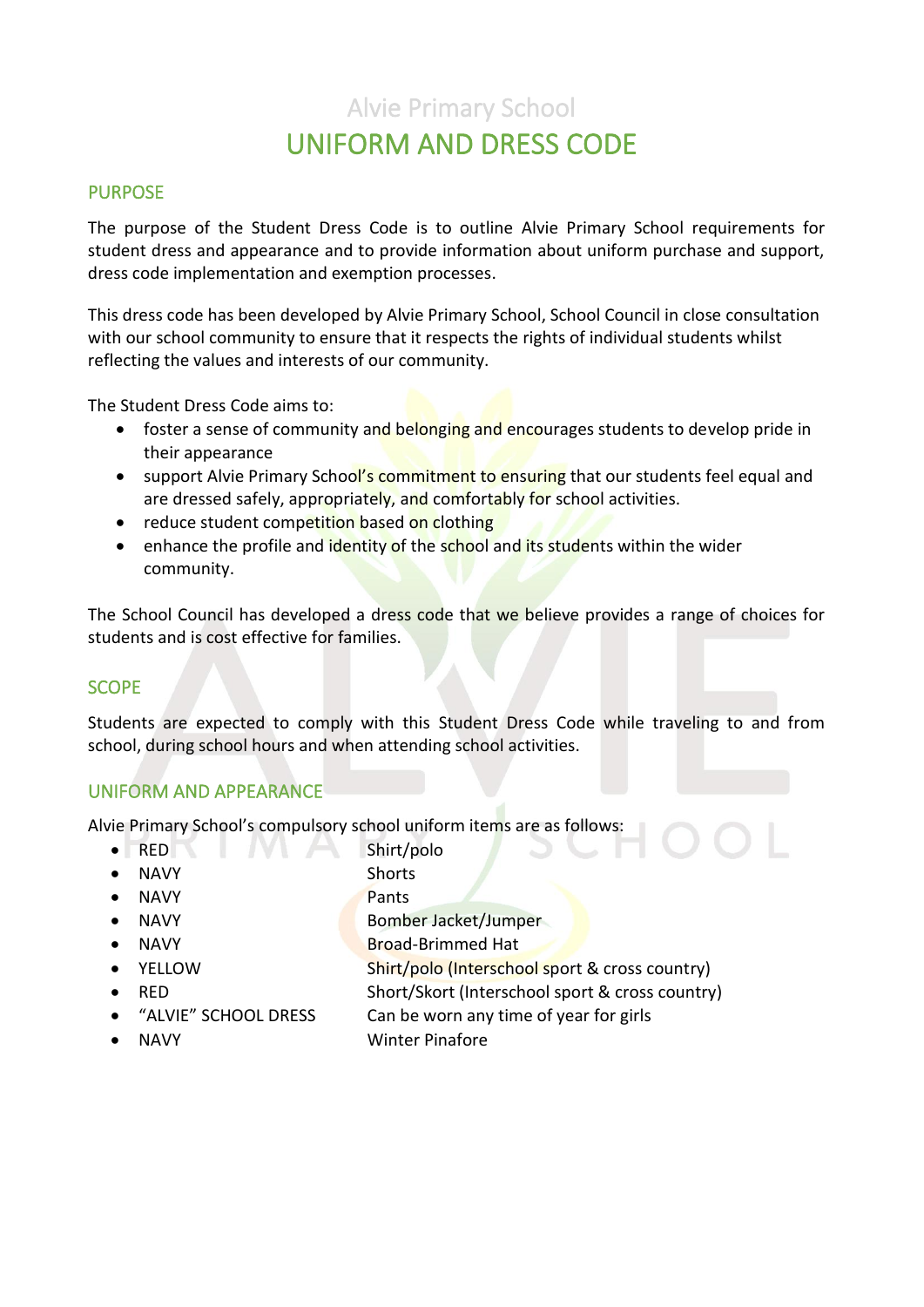## Alvie Primary School UNIFORM AND DRESS CODE

#### **General appearance**

While at school, travelling to or from school or participating in school activities, Alvie Primary School students must comply with the following:

- Uniforms must be clean and in good repair
- Uniforms must be clearly marked with the owner's name
- Additional layers of clothing may be worn with the uniform for added warmth.

#### **Hair and Sun safety**

Alvie Consolidates Primary School encourages students with shoulder length or longer to have it tied back to help restrict the spread of nits and lice and for student safety.

School uniform hats must be worn outside during term 1 & 4 and on any other day prescribed by the school. School uniform hats may also be worn outside of this period, by parent or student choice

Hats are not to be worn inside & must not be shared.

Students are permitted to wear sunglasses during outdoor activities. Sunglasses should be closefitting, wrap-around that meet the Australian Standards 1067 and cover as much of the eye area as possible.

#### PURCHASE OF UNIFORMS

Uniform items can be purchased from the school during school hours, or parents may order it directly from admin staff via phone. Items similar can be purchased from various retail stores as long as they follow the colour code.

#### **Support for families experiencing difficulty**

Please contact the Principal or Business Manager to discuss support that we may be able to provide to families experiencing difficultly meeting uniform costs, including information about eligibility for uniform support through State Schools' Relief. Further information about State Schools' Relief is also available on their website: [htps://www.ssr.net.au/](https://www.ssr.net.au/)

#### IMPLEMENTATION

Alvie Primary School will ensure that this Student Dress Code is communicated to all families and students through our website, school application and Student/Parent Handbook. We will assist students who may be experiencing difficulties complying with this policy where possible.

Alvie Primary School is committed to providing a safe learning environment therefore the uniform Policy is advisory and not mandatory. For any parents/Caregivers having difficulty obtaining uniform for their child/children can contact the Principal, Business Manager and/or Parents and Friends Committee to form a plan of assistance.